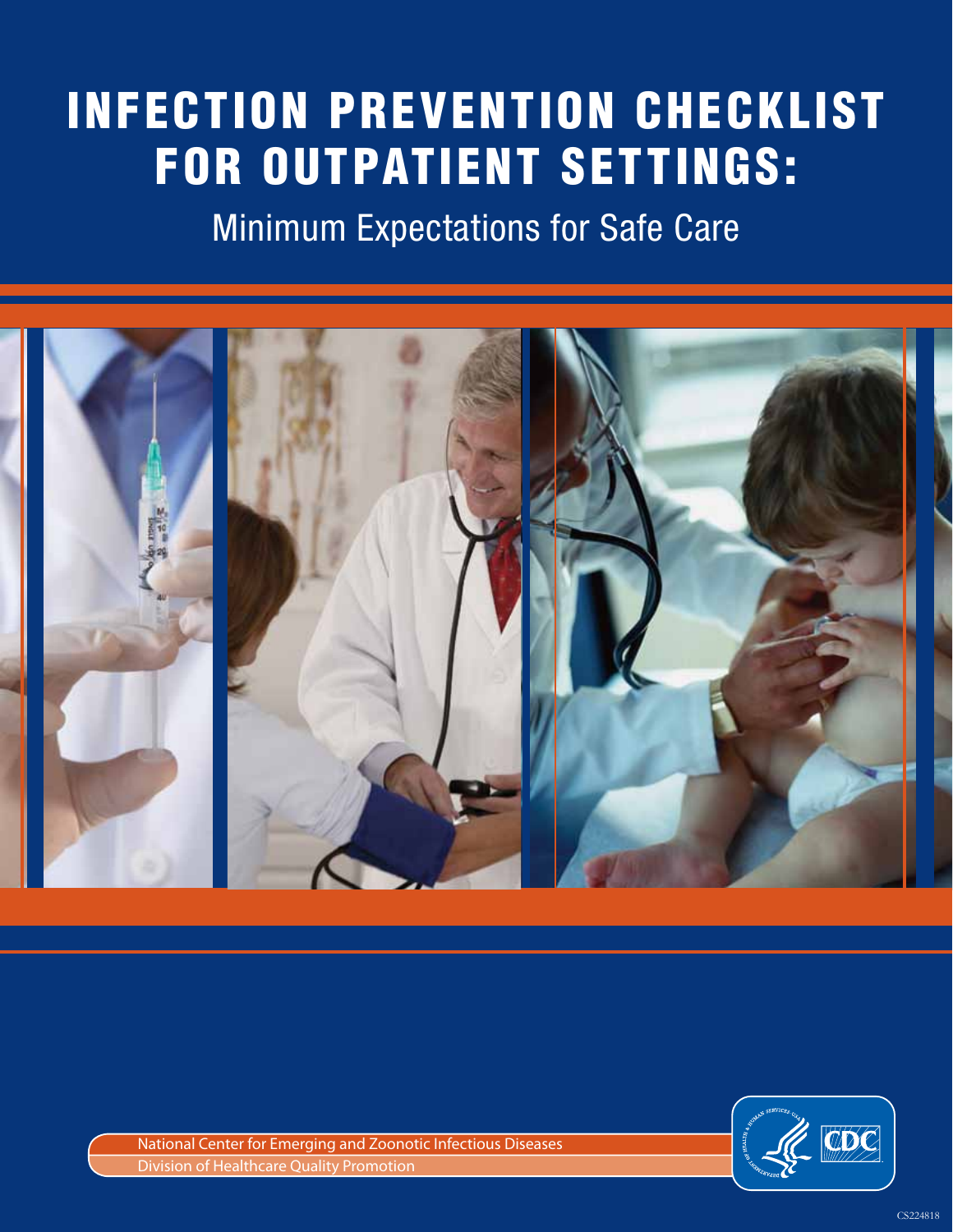## InfectIon PreventIon checklIst for outPatIent settIngs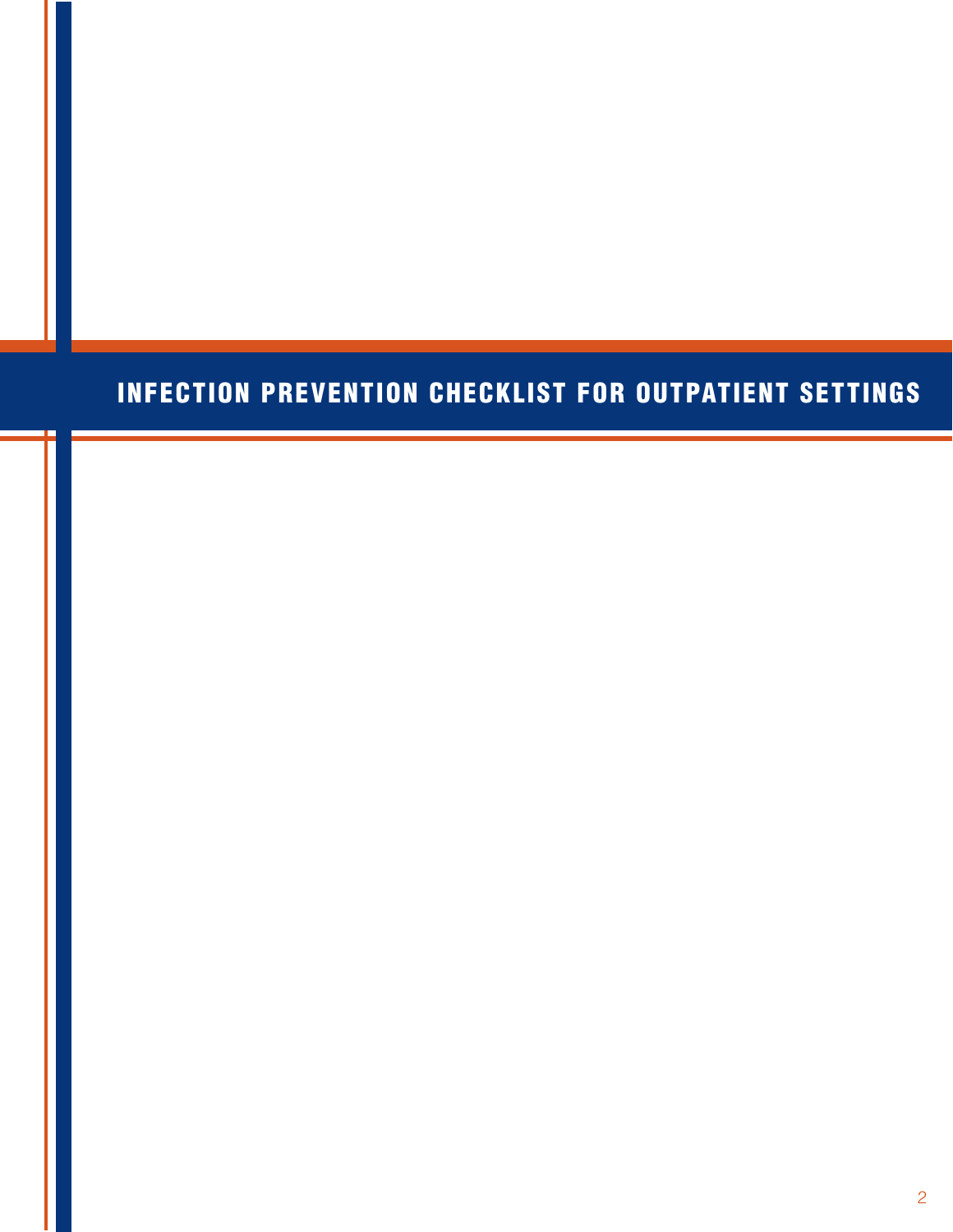### INFECTION PREVENTION CHECKLIST FOR OUTPATIENT SET

Minimum Expectations for Safe Care

The following checklist is a companion to the *Guide to Infection Prevention for Outpatient Settings: Minimum Expectations for Safe Care*. The checklist should be used:

- 1. To ensure that the facility has appropriate infection prevention policies and procedures in place and supplies to allow healthcare personnel to provide safe care.
- 2. To systematically assess personnel adherence to correct infection prevention practices. (Assessment of adherence should be conducted by direct observation of healthcare personnel during the performance of their duties.)

Facilities using this checklist should identify all procedures performed in their ambulatory setting and refer to appropriate sections to conduct their evaluation. Certain sections may not apply (e.g., some settings may not perform sterilization or high-level disinfection). If the answer to any of the listed questions is No, efforts should be made to correct the practice, appropriately educate healthcare personnel (if applicable), and determine why the correct practice was not being performed. Consideration should also be made for determining the risk posed to patients by the deficient practice. Certain infection control lapses (e.g., re-use of syringes on more than one patient or to access a medication container that is used for subsequent patients; re-use of lancets) can result in bloodborne pathogen transmission and should be halted immediately. Identification of such lapses warrants immediate consultation with the state or local health department and appropriate notification and testing of potentially affected patients.

| <b>Section I: Administrative Policies and Facility Practices</b>                                                                                                            |                                  |                                                         |  |
|-----------------------------------------------------------------------------------------------------------------------------------------------------------------------------|----------------------------------|---------------------------------------------------------|--|
| <b>Facility Policies</b>                                                                                                                                                    | Practice<br>Performed            | If answer is<br>No, document<br>plan for<br>remediation |  |
| A. Written infection prevention policies and procedures are available,<br>current, and based on evidence-based guidelines (e.g., CDC/<br>HICPAC), regulations, or standards | <b>Yes</b><br>$\overline{N}_{O}$ |                                                         |  |
| Note: Policies and procedures should be appropriate for the services provided by<br>the facility and should extend beyond OSHA bloodborne pathogen training                 |                                  |                                                         |  |
| B. Infection prevention policies and procedures are re-assessed at least<br>annually or according to state or federal requirements                                          | <b>Yes</b><br>$\rm No$           |                                                         |  |
| C. At least one individual trained in infection prevention is employed by<br>or regularly available to the facility                                                         | <b>Yes</b><br>$\rm No$           |                                                         |  |
| D. Supplies necessary for adherence to Standard Precautions are readily<br>available                                                                                        | $\rm No$<br><b>Yes</b>           |                                                         |  |
| Note: This includes hand hygiene products, personal protective equipment, and<br>injection equipment.                                                                       |                                  |                                                         |  |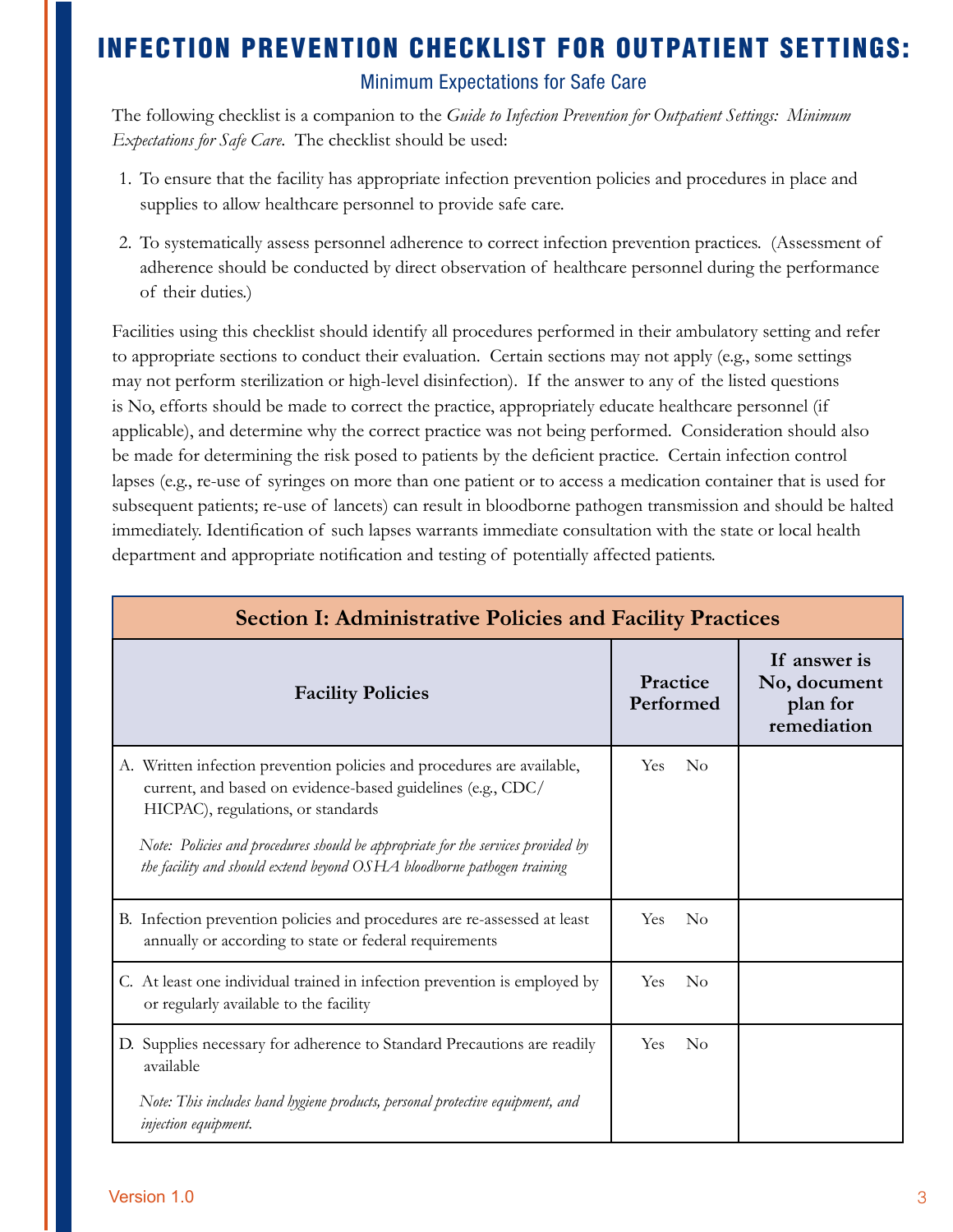#### **General Infection Prevention Education and Training**

| A. Healthcare Personnel (HCP) receive job-specific training on infection<br>prevention policies and procedures upon hire and at least annually or<br>according to state or federal requirements<br>Note: This includes those employed by outside agencies and available by contract or<br>on a volunteer basis to the facility. | Yes No |  |
|---------------------------------------------------------------------------------------------------------------------------------------------------------------------------------------------------------------------------------------------------------------------------------------------------------------------------------|--------|--|
| B. Competency and compliance with job-specific infection prevention<br>policies and procedures are documented both upon hire and through<br>annual evaluations/assessments                                                                                                                                                      | Yes No |  |

#### **Occupational Health**

#### **For additional guidance on occupational health recommendations consult the following resource(s):**

#### **Guideline for Infection Control in Healthcare Personnel available at:**  http://www.cdc.gov/hicpac/pdf/InfectControl98.pdf

#### **Immunization of HealthCare Personnel, guidance available at:**

http://www.cdc.gov/vaccines/spec-grps/hcw.htm

#### **Occupational Safety & Health Administration (OSHA) Bloodborne Pathogens and Needlestick Prevention Standards available at:**

http://www.osha.gov/SLTC/bloodbornepathogens/index.html

| A. HCP are trained on the OSHA bloodborne pathogen standard upon<br>hire and at least annually                                                                                                                     | Yes<br>No                 |  |
|--------------------------------------------------------------------------------------------------------------------------------------------------------------------------------------------------------------------|---------------------------|--|
| B. The facility maintains a log of needlesticks, sharps injuries, and other<br>employee exposure events                                                                                                            | Yes<br>$\overline{N}_{0}$ |  |
| C. Following an exposure event, post-exposure evaluation and follow-<br>up, including prophylaxis as appropriate, are available at no cost to<br>employee and are supervised by a licensed healthcare professional | Yes No                    |  |
| D. Hepatitis B vaccination is available at no cost to all employees who<br>are at risk of occupational exposure                                                                                                    | N <sub>0</sub><br>Yes.    |  |
| E. Post-vaccination screening for protective levels of hepatitis B surface<br>antibody is conducted after third vaccine dose is administered                                                                       | Yes<br>- No               |  |
| F. All HCP are offered annual influenza vaccination at no cost                                                                                                                                                     | N <sub>o</sub><br>Yes     |  |
| G. All HCP who have potential for exposure to tuberculosis (TB) are<br>screened for TB upon hire and annually (if negative)                                                                                        | <b>Yes</b><br>No          |  |
| H. The facility has a respiratory protection program that details required<br>worksite-specific procedures and elements for required respirator use                                                                | Yes<br>No                 |  |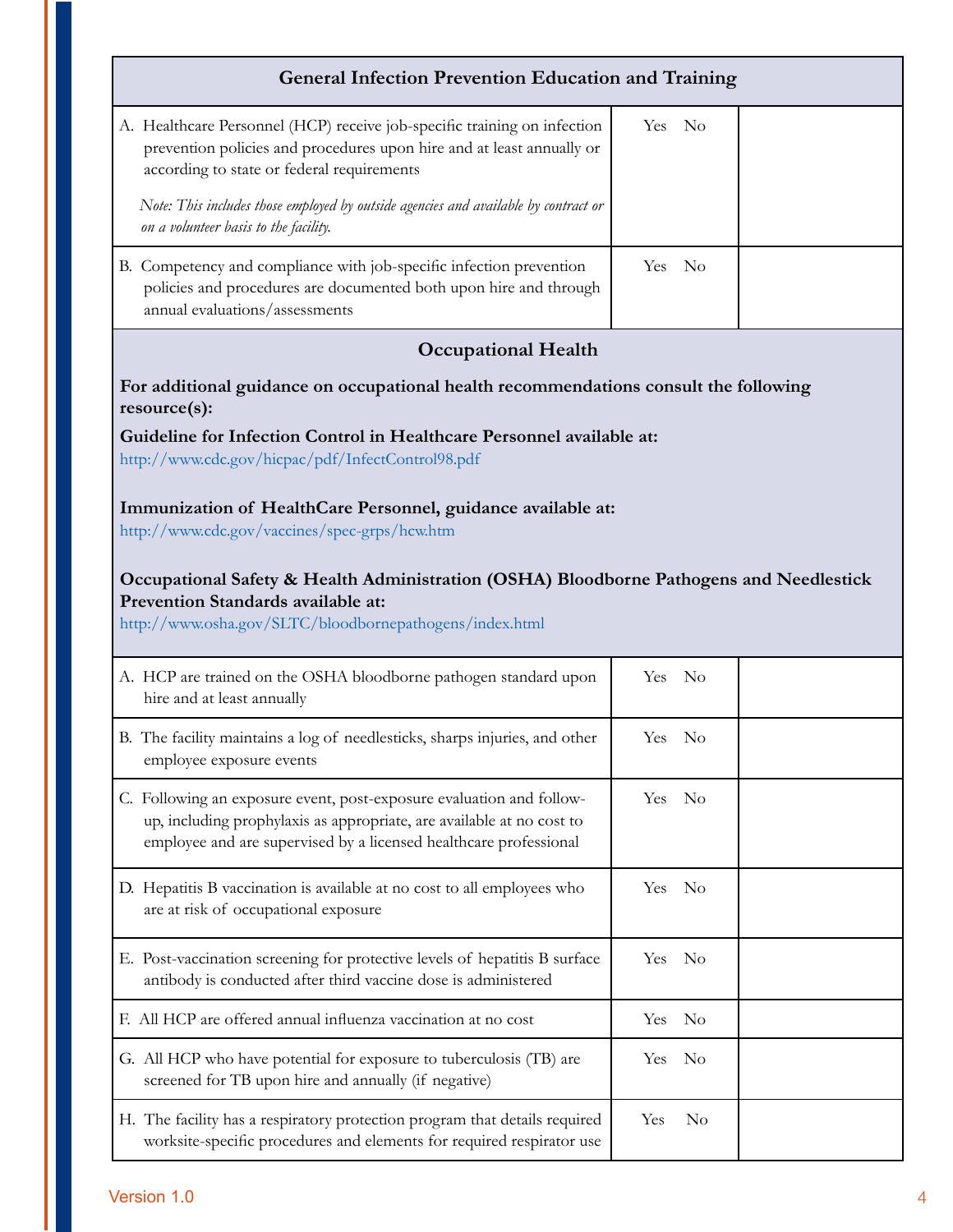| I. Respiratory fit testing is provided at least annually to appropriate HCP                                                                                                                                                                                                                    | $\rm No$<br>Yes  |  |  |  |
|------------------------------------------------------------------------------------------------------------------------------------------------------------------------------------------------------------------------------------------------------------------------------------------------|------------------|--|--|--|
| Facility has written protocols for managing/preventing job-related<br>J.<br>and community-acquired infections or important exposures in HCP,<br>including notification of appropriate Infection Prevention and<br>Occupational Health personnel when applicable                                | $\rm No$<br>Yes  |  |  |  |
| <b>Surveillance and Disease Reporting</b>                                                                                                                                                                                                                                                      |                  |  |  |  |
| A. An updated list of diseases reportable to the public health authority<br>is readily available to all personnel                                                                                                                                                                              | Yes No           |  |  |  |
| B. The facility can demonstrate compliance with mandatory reporting<br>requirements for notifiable diseases, healthcare associated infections,<br>and for potential outbreaks.                                                                                                                 | Yes No           |  |  |  |
| <b>Hand Hygiene</b>                                                                                                                                                                                                                                                                            |                  |  |  |  |
| For additional guidance on hand hygiene and resources for training and measurement of<br>adherence, consult the following resource(s).                                                                                                                                                         |                  |  |  |  |
| Guideline for Hand Hygiene in Healthcare Settings available at:<br>http://www.cdc.gov/mmwr/PDF/rr/rr5116.pdf                                                                                                                                                                                   |                  |  |  |  |
| Hand Hygiene in Healthcare Settings available at: http://www.cdc.gov/handhygiene/                                                                                                                                                                                                              |                  |  |  |  |
| List of tools that can be used to measure adherence to hand hygiene available at:<br>http://www.jointcommission.org/assets/1/18/hh_monograph.pdf                                                                                                                                               |                  |  |  |  |
| A. The facility provides supplies necessary for adherence to hand<br>hygiene (e.g., soap, water, paper towels, alcohol-based hand rub) and<br>ensures they are readily accessible to HCP in patient care areas                                                                                 | Yes No           |  |  |  |
| B. HCP are educated regarding appropriate indications for hand washing<br>with soap and water versus hand rubbing with alcohol-based hand<br>rub                                                                                                                                               | $\rm ~No$<br>Yes |  |  |  |
| Note: Soap and water should be used when bare hands are visibly soiled (e.g.,<br>blood, body fluids) or after caring for a patient with known or suspected infectious<br>diarrhea (e.g., Clostridium difficile or norovirus). In all other situations, alcohol-<br>based hand rub may be used. |                  |  |  |  |
| C The facility periodically monitors and records adherence to hand<br>hygiene and provides feedback to personnel regarding their<br>performance                                                                                                                                                | $\rm ~No$<br>Yes |  |  |  |
| Examples of tools used to record adherence to hand hygiene:<br>http://www.jointcommission.org/assets/1/18/hh_monograph.pdf                                                                                                                                                                     |                  |  |  |  |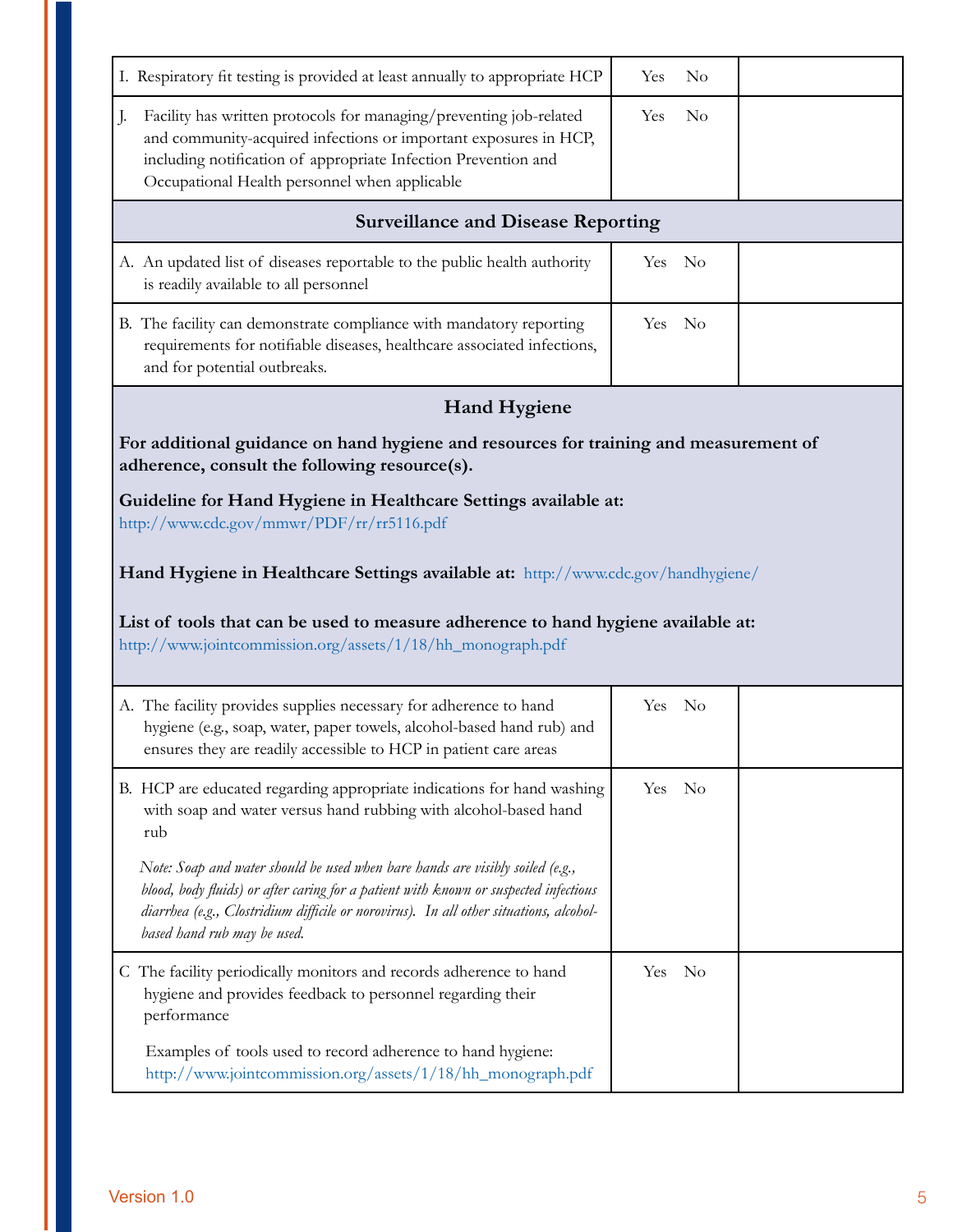#### **Personal Protective Equipment (PPE)**

**For additional guidance on personal protective equipment consult the following resource(s):** 

 **Healthcare Settings available at:** http://www.cdc.gov/hicpac/pdf/isolation/Isolation2007.pdf **2007 Guidelines for Isolation Precautions: Preventing Transmission of Infectious Agents in** 

| A. The facility has sufficient and appropriate PPE available and readily<br>accessible to HCP | Yes No |  |
|-----------------------------------------------------------------------------------------------|--------|--|
| B. HCP receive training on proper selection and use of PPE                                    | Yes No |  |

#### **Injection Safety**

**For additional guidance on injection safety consult the following resource(s):** 

 **Healthcare Settings available at:** http://www.cdc.gov/hicpac/pdf/isolation/Isolation2007.pdf **2007 Guidelines for Isolation Precautions: Preventing Transmission of Infectious Agents in** 

**CDC Injection Safety Web Materials available at:** http://www.cdc.gov/injectionsafety/

**Frequently Asked Questions (FAQs) regarding Safe Practices for Medical Injections available at:**  http://www.cdc.gov/injectionsafety/providers/provider\_faqs.html

**CDC training video and related Safe Injection Practices Campaign materials available at:**  http://www.oneandonlycampaign.org/

| A. Medication purchasing decisions at the facility reflect selection of vial<br>sizes that most appropriately fit the procedure needs of the facility<br>and limit need for sharing of multi-dose vials | Yes No |  |
|---------------------------------------------------------------------------------------------------------------------------------------------------------------------------------------------------------|--------|--|
| B. Injections are required to be prepared using aseptic technique in<br>a clean area free from contamination or contact with blood, body<br>fluids or contaminated equipment                            | Yes No |  |
| C. Facility has policies and procedures to track HCP access to controlled<br>substances to prevent narcotics theft/diversion                                                                            | Yes No |  |

#### **Respiratory Hygiene/Cough Etiquette**

**For additional guidance on respiratory hygiene/cough etiquette consult the following resource(s):** 

**2007 Guidelines for Isolation Precautions: Preventing Transmission of Infectious Agents in Healthcare Settings available at:** http://www.cdc.gov/hicpac/pdf/isolation/Isolation2007.pdf

**Recommendations for preventing the spread of influenza available at:**  http://www.cdc.gov/flu/professionals/infectioncontrol/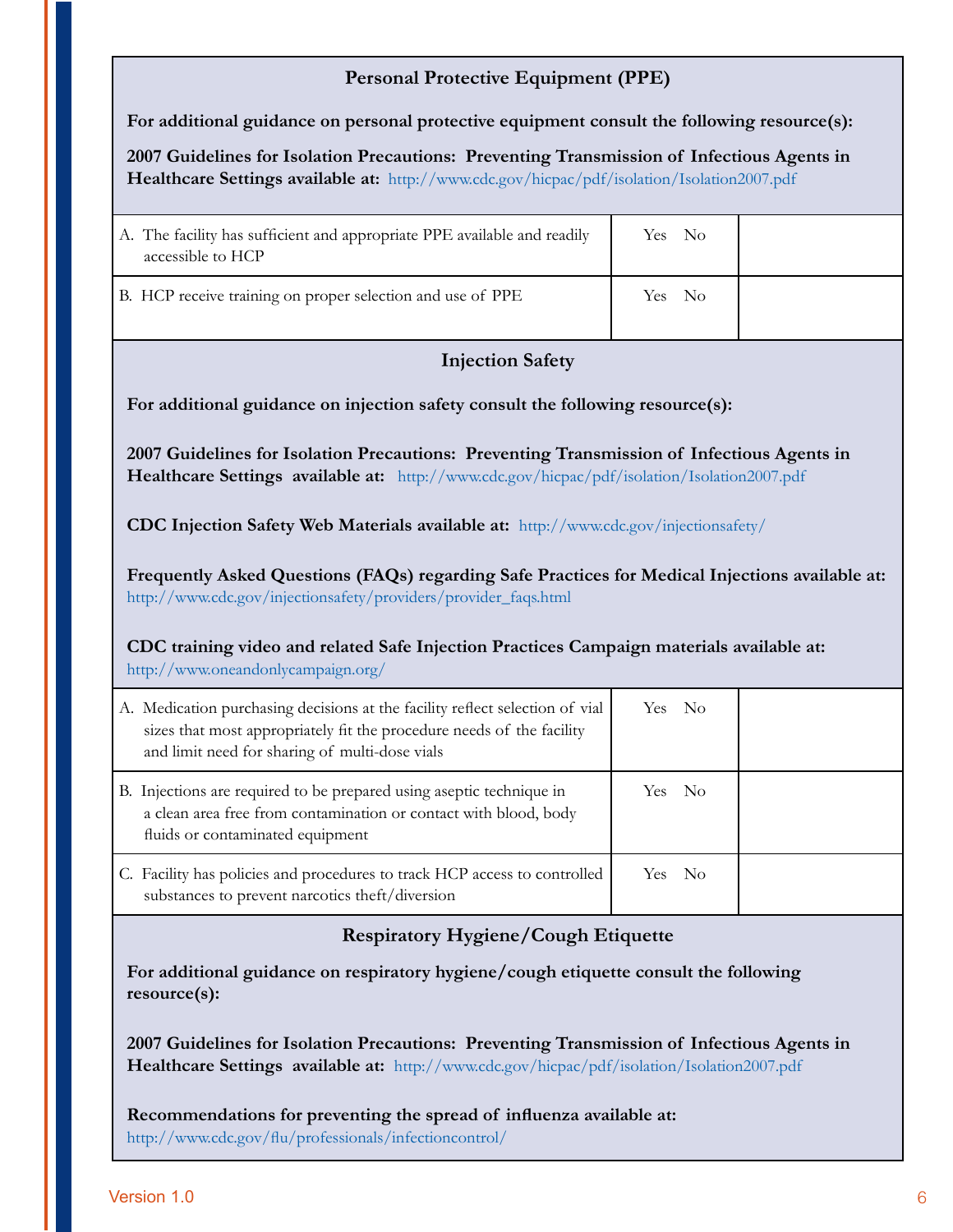| A. The facility has policies and procedures to contain respiratory<br>secretions in persons who have signs and symptoms of a respiratory<br>infection, beginning at point of entry to the facility and continuing<br>through the duration of the visit. Measures include:                   |        |          |  |
|---------------------------------------------------------------------------------------------------------------------------------------------------------------------------------------------------------------------------------------------------------------------------------------------|--------|----------|--|
| i. Posting signs at entrances (with instructions to patients with<br>symptoms of respiratory infection to cover their mouths/<br>noses when coughing or sneezing, use and dispose of tissues,<br>and perform hand hygiene after hands have been in contact<br>with respiratory secretions.) | Yes No |          |  |
| ii. Providing tissues and no-touch receptacles for disposal of<br>tissues                                                                                                                                                                                                                   | Yes    | No       |  |
| iii. Providing resources for performing hand hygiene in or near<br>waiting areas                                                                                                                                                                                                            | Yes    | $\rm No$ |  |
| iv. Offering facemasks to coughing patients and other<br>symptomatic persons upon entry to the facility                                                                                                                                                                                     | Yes No |          |  |
| v. Providing space and encouraging persons with symptoms of<br>respiratory infections to sit as far away from others as possible.<br>If available, facilities may wish to place these patients in a<br>separate area while waiting for care                                                 | Yes No |          |  |
| B. The facility educates HCP on the importance of infection prevention<br>measures to contain respiratory secretions to prevent the spread of<br>respiratory pathogens when examining and caring for patients with<br>signs and symptoms of a respiratory infection.                        | Yes No |          |  |
| <b>Environmental Cleaning</b>                                                                                                                                                                                                                                                               |        |          |  |
| For additional guidance on environmental cleaning consult the following resource(s):                                                                                                                                                                                                        |        |          |  |
| Guidelines for Environmental Infection Control in Healthcare Facilities available at:<br>http://www.cdc.gov/hicpac/pdf/guidelines/eic_in_HCF_03.pdf                                                                                                                                         |        |          |  |
| A. Facility has written policies and procedures for routine cleaning and<br>disinfection of environmental services, including identification of<br>responsible personnel                                                                                                                    | Yes No |          |  |
| B. Environmental services staff receive job-specific training and<br>competency validation at hire and when procedures/policies change                                                                                                                                                      | Yes    | $\rm No$ |  |
| C. Training and equipment are available to ensure that HCP wear<br>appropriate PPE to preclude exposure to infectious agents<br>or chemicals (PPE can include gloves, gowns, masks, and eye<br>protection)                                                                                  | Yes    | No       |  |
|                                                                                                                                                                                                                                                                                             |        |          |  |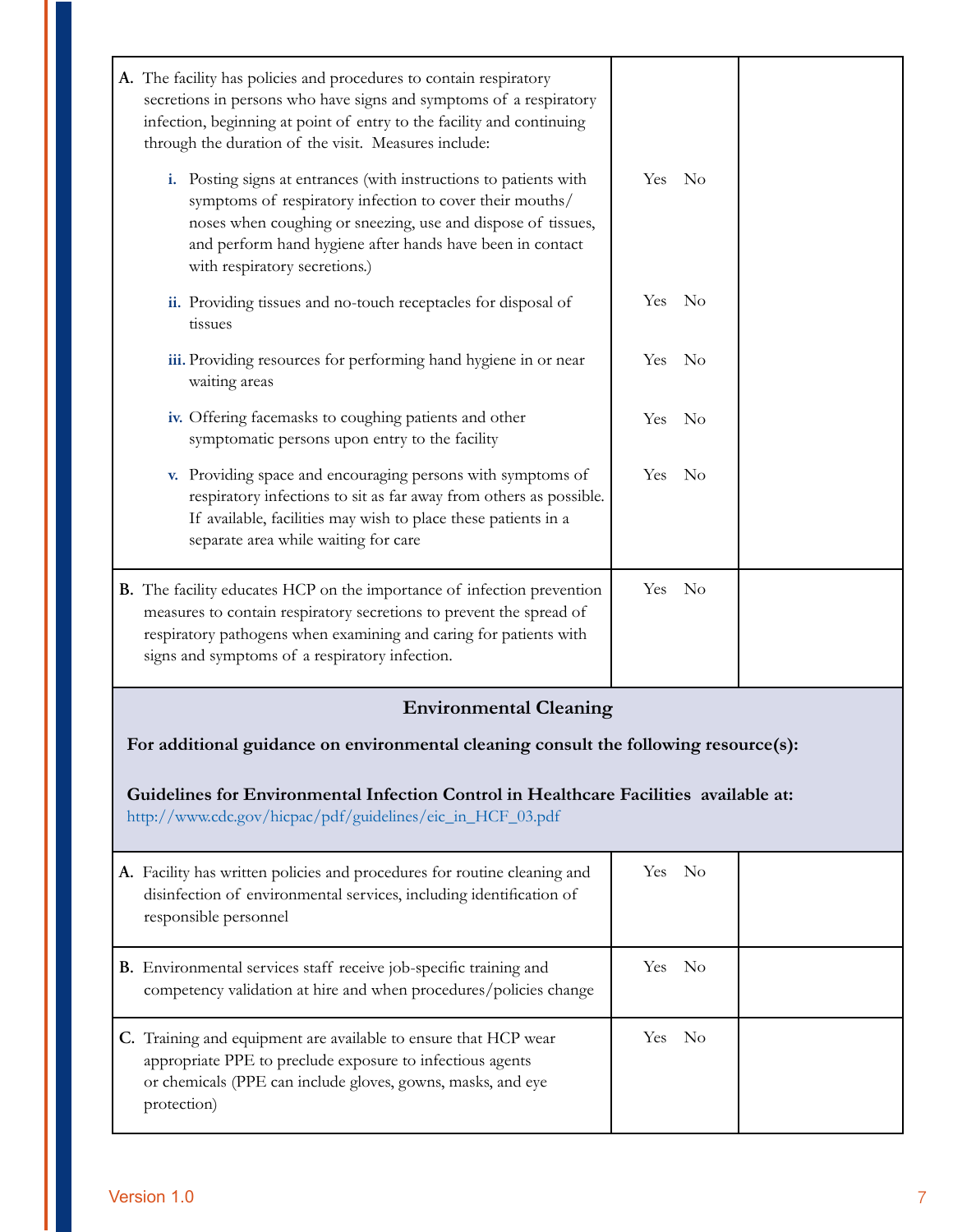| D. Cleaning procedures are periodically monitored and assessed to<br>ensure that they are consistently and correctly performed | Yes No |  |
|--------------------------------------------------------------------------------------------------------------------------------|--------|--|
| <b>E.</b> The facility has a policy/procedure for decontamination of spills of<br>blood or other body fluids                   | Yes No |  |

#### **Reprocessing of Reusable Medical Devices**

**The following basic information allows for a general assessment of policies and procedures related to reprocessing of reusable medical devices. Ambulatory facilities that are providing on-site sterilization or high-level disinfection of reusable medical equipment should refer to the more detailed checklists related to sterilization and high-level disinfection in separate sections of this document devoted to those issues.** 

**Critical items (e.g., surgical instruments) are objects that enter sterile tissue or the vascular system and must be sterile prior to use (see Sterilization Section).** 

**Semi-critical items (e.g. , endoscopes for upper endoscopy and colonoscopy, vaginal probes) are objects that contact mucous membranes or non-intact skin and require, at a minimum, highlevel disinfection prior to reuse (see High-level Disinfection Section).** 

**Non-critical items (e.g., blood pressure cuffs) are objects that may come in contact with intact skin but not mucous membranes and should undergo cleaning and low- or intermediate-level disinfection depending on the nature and degree of contamination.** 

**Single-use devices (SUDs) are labeled by the manufacturer for a single use and do not have reprocessing instructions. They may not be reprocessed for reuse except by entities which have complied with FDA regulatory requirements and have received FDA clearance to reprocess specific SUDs.** 

**Note: Pre-cleaning must always be performed prior to sterilization and/or disinfection** 

**For additional guidance on reprocessing of medical devices consult the manufacturer instructions for the device and the following resource(s):** 

**Guideline for Disinfection and Sterilization in Healthcare Facilities available at:**  http://www.cdc.gov/hicpac/pdf/guidelines/Disinfection\_Nov\_2008.pdf

 **FDA regulations on reprocessing of single-use medical devices available at:** http://www.fda.gov/MedicalDevices/DeviceRegulationandGuidance/GuidanceDocuments/ucm071434

| A. Facility has policies and procedures to ensure that reusable medical              | Yes No |
|--------------------------------------------------------------------------------------|--------|
| devices are cleaned and reprocessed appropriately prior to use on<br>another patient |        |
| Note: This includes clear delineation of responsibility among HCP.                   |        |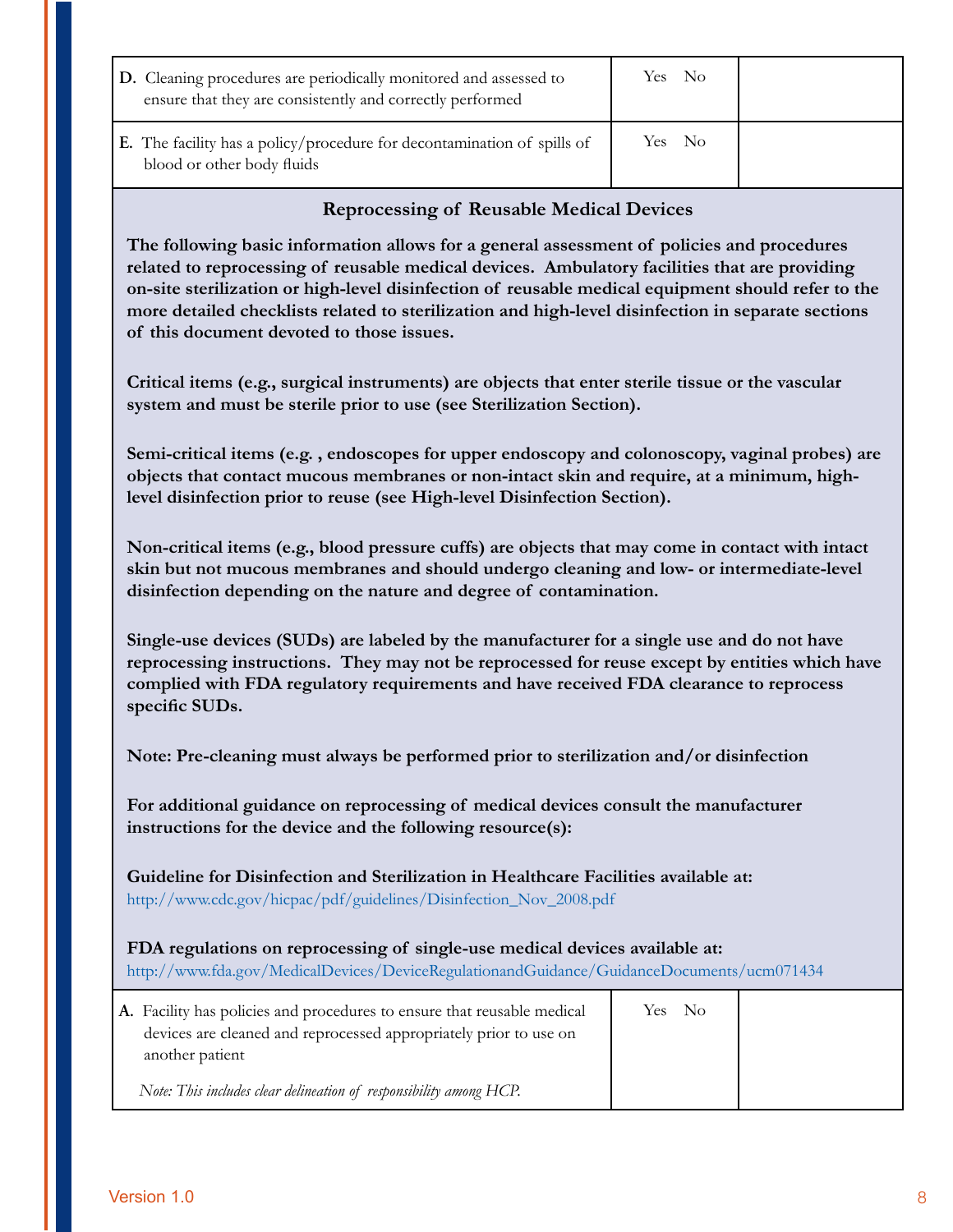| B. Policies, procedures, and manufacturer reprocessing instructions<br>for reusable medical devices used in the facility are available in the<br>reprocessing area(s)                                      | Yes No                                                                                                                                                            |  |  |  |  |
|------------------------------------------------------------------------------------------------------------------------------------------------------------------------------------------------------------|-------------------------------------------------------------------------------------------------------------------------------------------------------------------|--|--|--|--|
| C. HCP responsible for reprocessing reusable medical devices are<br>appropriately trained and competencies are regularly documented (at<br>least annually and when new equipment is introduced)            | Yes No                                                                                                                                                            |  |  |  |  |
| D. Training and equipment are available to ensure that HCP wear<br>appropriate PPE to prevent exposure to infectious agents or<br>chemicals (PPE can include gloves, gowns, masks, and eye<br>protection). | Yes No                                                                                                                                                            |  |  |  |  |
| Note: The exact type of PPE depends on infectious or chemical agent and<br>anticipated type of exposure.                                                                                                   |                                                                                                                                                                   |  |  |  |  |
| <b>Sterilization of Reusable Instruments and Devices</b>                                                                                                                                                   |                                                                                                                                                                   |  |  |  |  |
| For additional guidance on sterilization of medical devices consult the manufacturer<br>instructions for the device and the following resource(s):                                                         |                                                                                                                                                                   |  |  |  |  |
| Guideline for Disinfection and Sterilization in Healthcare Facilities available at:<br>http://www.cdc.gov/hicpac/pdf/guidelines/Disinfection_Nov_2008.pdf                                                  |                                                                                                                                                                   |  |  |  |  |
| A. All reusable critical instruments and devices are sterilized prior to<br>reuse                                                                                                                          | Yes<br>N <sub>o</sub>                                                                                                                                             |  |  |  |  |
| B. Routine maintenance for sterilization equipment is performed<br>according to manufacturer instructions (confirm maintenance<br>records are available)                                                   | Yes No                                                                                                                                                            |  |  |  |  |
| C. Policies and procedures are in place outlining facility response (i.e.,<br>recall of device and risk assessment) in the event of a reprocessing<br>error/failure.                                       | Yes No                                                                                                                                                            |  |  |  |  |
| High-Level Disinfection of Reusable Instruments and Devices                                                                                                                                                |                                                                                                                                                                   |  |  |  |  |
|                                                                                                                                                                                                            | For additional guidance on reprocessing of high-level disinfection devices consult the<br>manufacturer instructions for the device and the following resource(s): |  |  |  |  |
| Guideline for Disinfection and Sterilization in Healthcare Facilities available at:<br>http://www.cdc.gov/hicpac/pdf/guidelines/Disinfection_Nov_2008.pdf                                                  |                                                                                                                                                                   |  |  |  |  |
| A. All reusable semi-critical items receive at least high-level disinfection<br>prior to reuse                                                                                                             | Yes<br>No                                                                                                                                                         |  |  |  |  |
| <b>B.</b> The facility has a system in place to identify which instrument (e.g.,<br>endoscope) was used on a patient via a log for each procedure                                                          | Yes<br>N <sub>o</sub>                                                                                                                                             |  |  |  |  |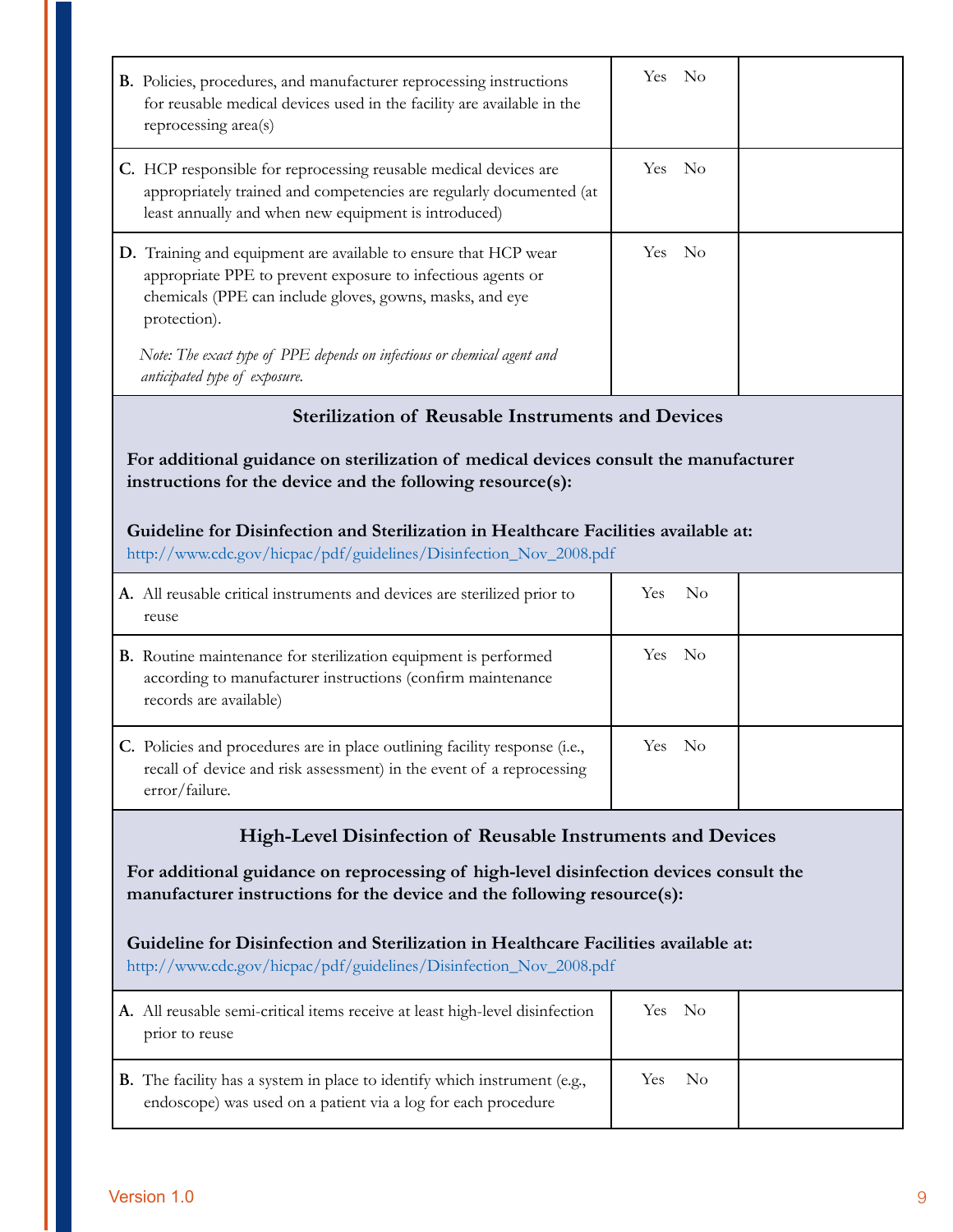| C. Routine maintenance for high-level disinfection equipment is<br>performed according to manufacturer instructions; confirm<br>maintenance records are available | Yes No |  |  |  |
|-------------------------------------------------------------------------------------------------------------------------------------------------------------------|--------|--|--|--|
| Additional Resources and Evidence-based Guidelines available at:                                                                                                  |        |  |  |  |

http://www.cdc.gov/HAI/prevent/prevent\_pubs.html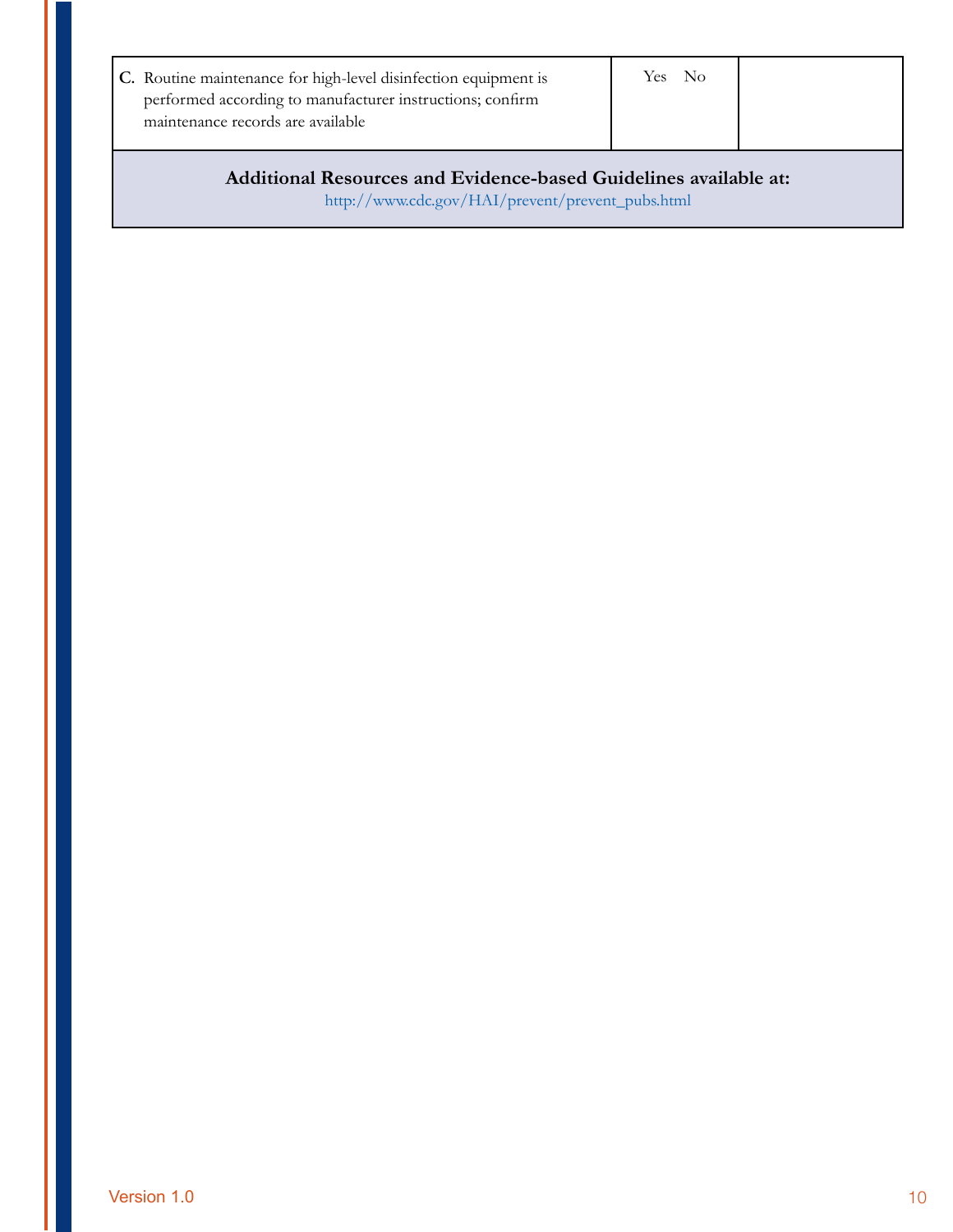| <b>Section II: Personnel and Patient-care Observations</b>                                                                                                  |                        |                                                         |  |  |
|-------------------------------------------------------------------------------------------------------------------------------------------------------------|------------------------|---------------------------------------------------------|--|--|
| Hand hygiene performed correctly                                                                                                                            | Practice<br>Performed  | If answer is<br>No, document<br>plan for<br>remediation |  |  |
| A. Before contact with the patient or their immediate care environment<br>(even if gloves are worn)                                                         | <b>Yes</b><br>$\rm No$ |                                                         |  |  |
| <b>B</b> . Before exiting the patient's care area after touching the patient or the<br>patient's immediate environment (even if gloves are worn)            | Yes<br>- No            |                                                         |  |  |
| C. Before performing an aseptic task (e.g., insertion of IV or preparing<br>an injection) (even if gloves are worn)                                         | Yes<br>- No            |                                                         |  |  |
| D. After contact with blood, body fluids or contaminated surfaces (even<br>if gloves are worn)                                                              | No<br><b>Yes</b>       |                                                         |  |  |
| E. When hands move from a contaminated-body site to a clean-body<br>site during patient care (even if gloves are worn)                                      | - No<br>Yes.           |                                                         |  |  |
| Personal Protective Equipment (PPE) is correctly used                                                                                                       |                        |                                                         |  |  |
| A. PPE is removed and discarded prior to leaving the patient's room or<br>care area                                                                         | Yes<br>$\rm No$        |                                                         |  |  |
| <b>B.</b> Hand hygiene is performed immediately after removal of PPE                                                                                        | Yes<br>No              |                                                         |  |  |
| C. Gloves<br>i. HCP wear gloves for potential contact with blood, body<br>fluids, mucous membranes, non-intact skin, or contaminated<br>equipment           | $\rm No$<br>Yes:       |                                                         |  |  |
| ii. HCP do not wear the same pair of gloves for the care of<br>more than one patient                                                                        | Yes No                 |                                                         |  |  |
| iii. HCP do not wash gloves for the purpose of reuse                                                                                                        | Yes No                 |                                                         |  |  |
| D. Gowns:<br>HCP wear gowns to protect skin and clothing during<br>i.<br>procedures or activities where contact with blood or body<br>fluids is anticipated | Yes No                 |                                                         |  |  |
| ii. HCP do not wear the same gown for the care of more than<br>one patient                                                                                  | Yes No                 |                                                         |  |  |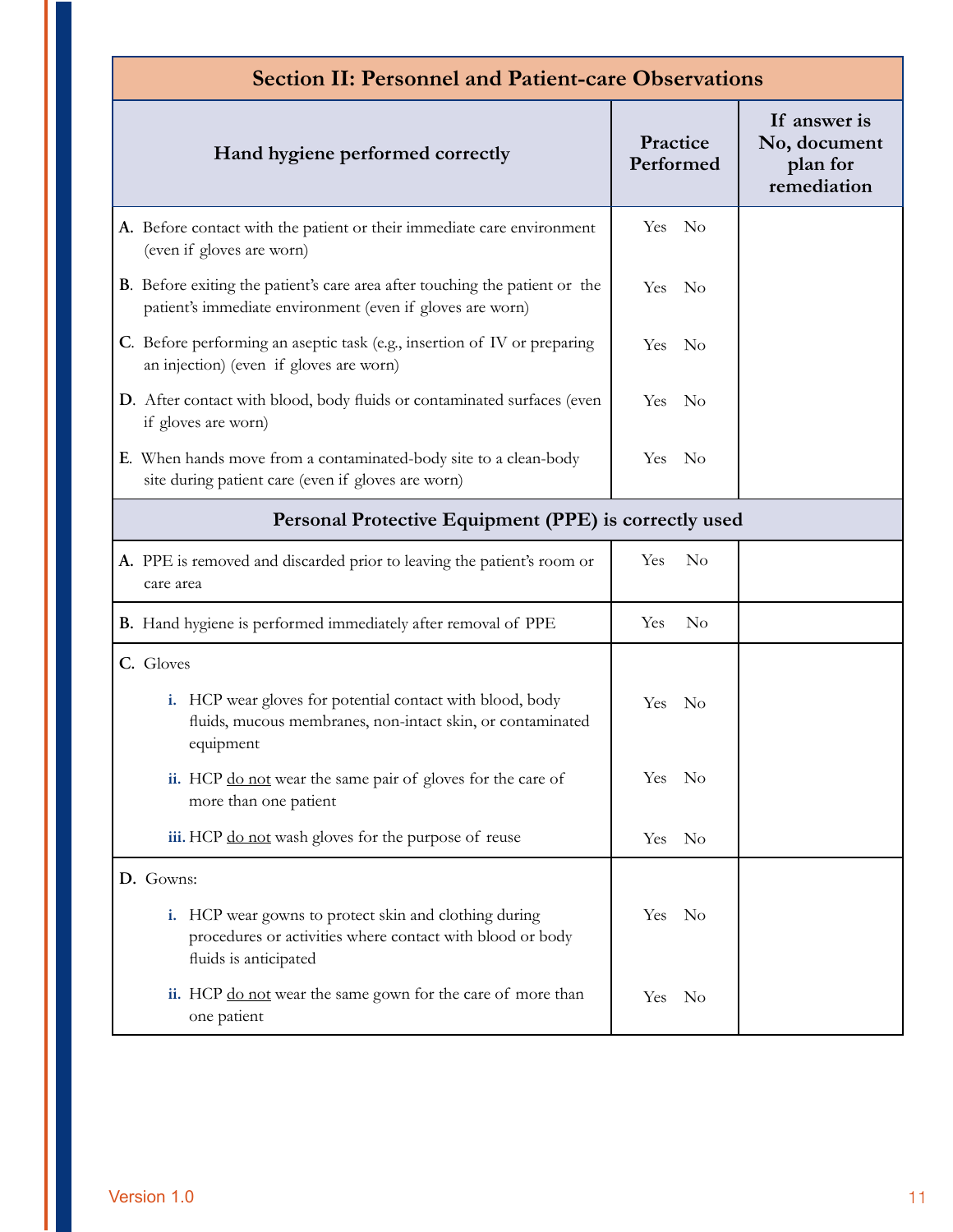| E. Facial protection:                                                                                                                                                                                      |                    |  |  |  |  |
|------------------------------------------------------------------------------------------------------------------------------------------------------------------------------------------------------------|--------------------|--|--|--|--|
| i. HCP wear mouth, nose, and eye protection during procedures<br>that are likely to generate splashes or sprays of blood or other<br>body fluids                                                           | Yes No             |  |  |  |  |
| ii. HCP wear a facemask (e.g., surgical mask) when placing a<br>catheter or injecting material into the epidural or subdural<br>space (e.g., during myelogram, epidural or spinal anesthesia)              | No<br><b>Yes</b>   |  |  |  |  |
| <b>Injection safety</b>                                                                                                                                                                                    |                    |  |  |  |  |
| A. Needles and syringes are used for only one patient (this includes<br>manufactured prefilled syringes and cartridge devices such as insulin<br>pens)                                                     | Yes No             |  |  |  |  |
| <b>B.</b> The rubber septum on a medication vial is disinfected with alcohol<br>prior to piercing                                                                                                          | Yes No             |  |  |  |  |
| C. Medication vials are entered with a new needle and a new syringe,<br>even when obtaining additional doses for the same patient                                                                          | No<br><b>Yes</b>   |  |  |  |  |
| D. Single dose (single-use) medication vials, ampules, and bags or bottles<br>of intravenous solution are used for only one patient                                                                        | $\rm No$<br>Yes    |  |  |  |  |
| E. Medication administration tubing and connectors are used for only<br>one patient                                                                                                                        | Yes No             |  |  |  |  |
| F. Multi-dose vials are dated by HCP when they are first opened and<br>discarded within 28 days unless the manufacturer specifies a different<br>(shorter or longer) date for that opened vial             | <b>Yes</b><br>- No |  |  |  |  |
| Note: This is different from the expiration date printed on the vial.                                                                                                                                      |                    |  |  |  |  |
| G. Multi-dose vials are dedicated to individual patients whenever<br>possible.                                                                                                                             | Yes No             |  |  |  |  |
| H. Multi-dose vials to be used for more than one patient are kept in a<br>centralized medication area and do not enter the immediate patient<br>treatment area (e.g. operating room, patient room/cubicle) | No<br><b>Yes</b>   |  |  |  |  |
| Note: If multi-dose vials enter the immediate patient treatment area they should<br>be dedicated for single-patient use and discarded immediately after use.                                               |                    |  |  |  |  |
| I. All sharps are disposed of in a puncture-resistant sharps container                                                                                                                                     | $\rm No$<br>Yes    |  |  |  |  |
| Filled sharps containers are disposed of in accordance with state<br>J.<br>regulated medical waste rules                                                                                                   | No<br><b>Yes</b>   |  |  |  |  |
| K. All controlled substances (e.g., Schedule II, III, IV, V drugs) are kept<br>locked within a secure area                                                                                                 | Yes No             |  |  |  |  |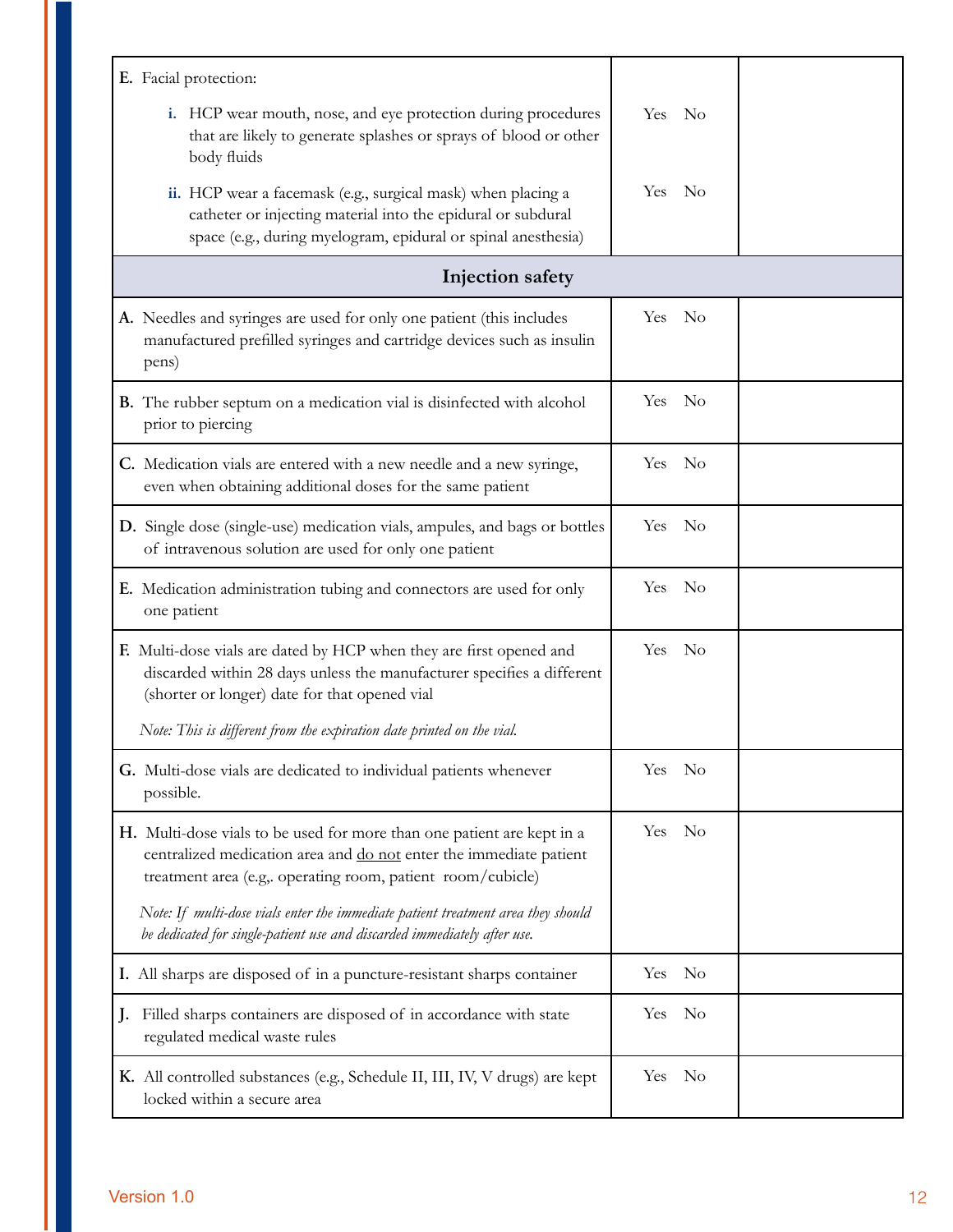|                                                                                                                                                                                                              | Point-of-Care Testing (e.g., blood glucose meters, INR monitor)                                                                                                                                                                                                                                                                                                                               |            |          |  |  |  |
|--------------------------------------------------------------------------------------------------------------------------------------------------------------------------------------------------------------|-----------------------------------------------------------------------------------------------------------------------------------------------------------------------------------------------------------------------------------------------------------------------------------------------------------------------------------------------------------------------------------------------|------------|----------|--|--|--|
| For additional guidance on infection prevention during point-of-care testing consult the following<br>resource(s):                                                                                           |                                                                                                                                                                                                                                                                                                                                                                                               |            |          |  |  |  |
| Infection Prevention during Blood Glucose Monitoring and Insulin Administration available at:<br>http://www.cdc.gov/injectionsafety/blood-glucose-monitoring.html                                            |                                                                                                                                                                                                                                                                                                                                                                                               |            |          |  |  |  |
| Frequently Asked Questions (FAQs) regarding Assisted Blood Glucose Monitoring and Insulin<br>Administration available at:<br>http://www.cdc.gov/injectionsafety/providers/blood-glucose-monitoring_faqs.html |                                                                                                                                                                                                                                                                                                                                                                                               |            |          |  |  |  |
|                                                                                                                                                                                                              | A. New single-use, auto-disabling lancing device is used for each patient                                                                                                                                                                                                                                                                                                                     | Yes        | $\rm No$ |  |  |  |
|                                                                                                                                                                                                              | Note: Lancet holder devices are not suitable for multi-patient use.                                                                                                                                                                                                                                                                                                                           |            |          |  |  |  |
|                                                                                                                                                                                                              | <b>B.</b> If used for more than one patient, the point-of-care testing meter is<br>cleaned and disinfected after every use according to manufacturer<br>instructions                                                                                                                                                                                                                          | Yes        | - No     |  |  |  |
|                                                                                                                                                                                                              | Note: If the manufacturer does not provide instructions for cleaning and<br>disinfection, then the testing meter should not be used for $>1$ patient.                                                                                                                                                                                                                                         |            |          |  |  |  |
| <b>Environmental Cleaning</b>                                                                                                                                                                                |                                                                                                                                                                                                                                                                                                                                                                                               |            |          |  |  |  |
|                                                                                                                                                                                                              | A. Environmental surfaces, with an emphasis on surfaces in proximity<br>to the patient and those that are frequently touched, are cleaned and<br>then disinfected with an EPA-registered disinfectant                                                                                                                                                                                         | Yes No     |          |  |  |  |
|                                                                                                                                                                                                              | <b>B.</b> Cleaners and disinfectants are used in accordance with manufacturer<br>instructions (e.g., dilution, storage, shelf-life, contact time)                                                                                                                                                                                                                                             | Yes No     |          |  |  |  |
|                                                                                                                                                                                                              | Reprocessing of Reusable Instruments and Devices                                                                                                                                                                                                                                                                                                                                              |            |          |  |  |  |
|                                                                                                                                                                                                              | A. Reusable medical devices are cleaned, reprocessed (disinfection<br>or sterilization) and maintained according to the manufacturer<br>instructions.                                                                                                                                                                                                                                         | Yes No     |          |  |  |  |
|                                                                                                                                                                                                              | Note: If the manufacturer does not provide such instructions, the device may not<br>be suitable for multi-patient use.                                                                                                                                                                                                                                                                        |            |          |  |  |  |
|                                                                                                                                                                                                              | B. Single-use devices are discarded after use and not used for more than<br>one patient.                                                                                                                                                                                                                                                                                                      | <b>Yes</b> | - No     |  |  |  |
|                                                                                                                                                                                                              | Note: If the facility elects to reuse single-use devices, these devices must be<br>reprocessed prior to reuse by a third-party reprocessor that it is registered with<br>the FDA as a third-party reprocessor and cleared by the FDA to reprocess the<br>specific device in question. The facility should have documentation from the third<br>party reprocessor confirming this is the case. |            |          |  |  |  |
|                                                                                                                                                                                                              | C. Reprocessing area has a workflow pattern such that devices clearly<br>flow from high contamination areas to clean/sterile areas (i.e., there<br>is clear separation between soiled and clean workspaces)                                                                                                                                                                                   | <b>Yes</b> | No       |  |  |  |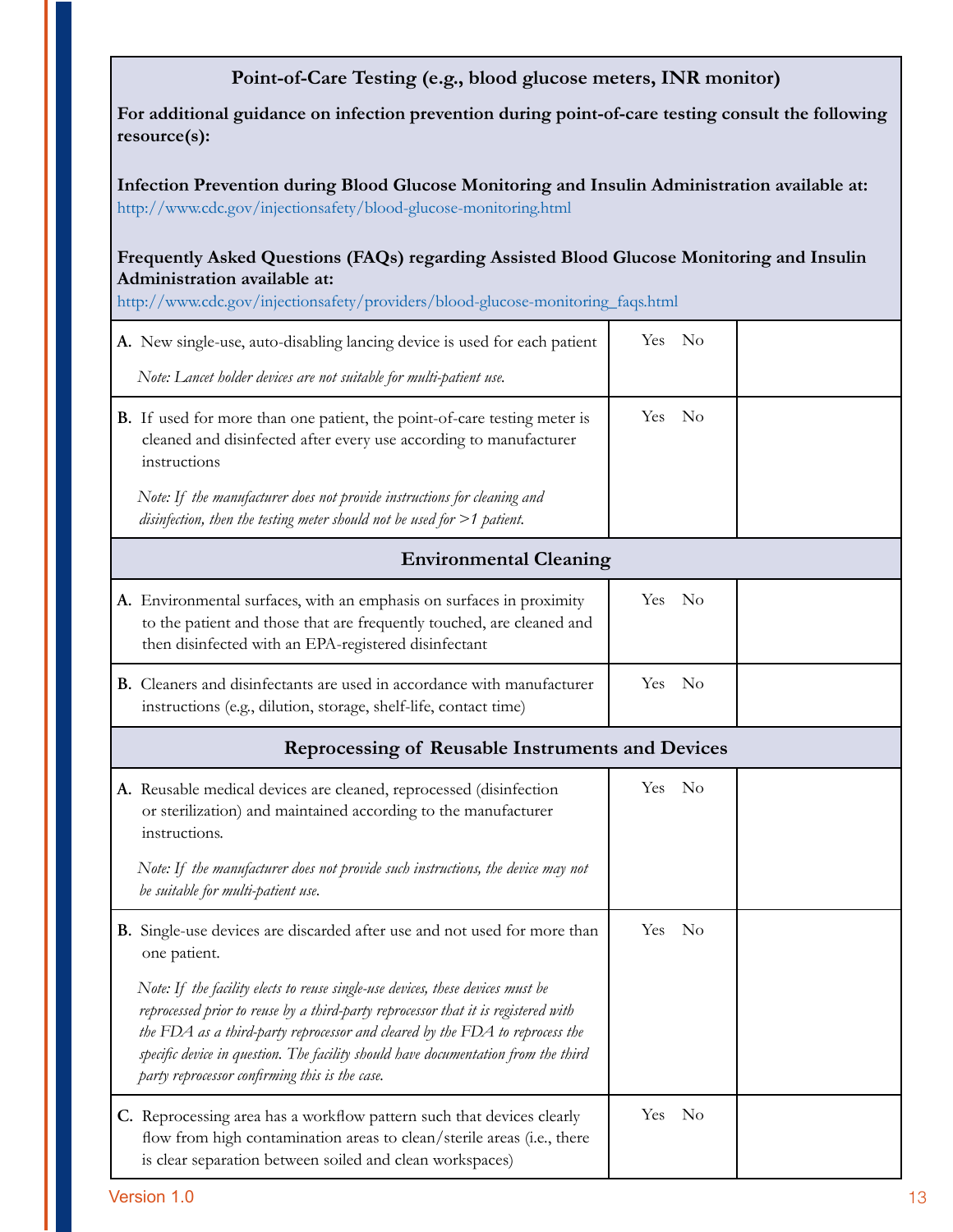| D. Medical devices are stored in a manner to protect from damage and<br>contamination                                                                                                                                                                                                     | Yes No                  |  |
|-------------------------------------------------------------------------------------------------------------------------------------------------------------------------------------------------------------------------------------------------------------------------------------------|-------------------------|--|
| <b>Sterilization of Reusable Instruments and Devices</b>                                                                                                                                                                                                                                  |                         |  |
| A. Items are thoroughly pre-cleaned according to manufacturer<br>instructions and visually inspected for residual soil prior to<br>sterilization<br>Note: For lumened instruments, device channels and lumens must be cleaned using                                                       | Yes No                  |  |
| appropriately sized cleaning brushes.                                                                                                                                                                                                                                                     |                         |  |
| B. Enzymatic cleaner or detergent is used for pre-cleaning and discarded<br>according to manufacturer instructions (typically after each use)                                                                                                                                             | Yes No                  |  |
| C. Cleaning brushes are disposable or cleaned and high-level disinfected<br>or sterilized (per manufacturer instructions) after each use                                                                                                                                                  | $\rm ~No$<br><b>Yes</b> |  |
| D. After pre-cleaning, instruments are appropriately wrapped/packaged<br>for sterilization (e.g., package system selected is compatible with the<br>sterilization process being performed, hinged instruments are open,<br>instruments are disassembled if indicated by the manufacturer) | $\rm ~No$<br><b>Yes</b> |  |
| E. A chemical indicator (process indicator) is placed correctly in the<br>instrument packs in every load                                                                                                                                                                                  | $\rm ~No$<br>Yes        |  |
| F. A biological indicator is used at least weekly for each sterilizer and<br>with every load containing implantable items                                                                                                                                                                 | Yes<br>- No             |  |
| G. For dynamic air removal-type sterilizers, a Bowie-Dick test is<br>performed each day the sterilizer is used to verify efficacy of air<br>removal                                                                                                                                       | Yes No                  |  |
| H. Sterile packs are labeled with the sterilizer used, the cycle or load<br>number, and the date of sterilization                                                                                                                                                                         | Yes No                  |  |
| I. Logs for each sterilizer cycle are current and include results from<br>each load                                                                                                                                                                                                       | Yes No                  |  |
| J. After sterilization, medical devices and instruments are stored so that<br>sterility is not compromised                                                                                                                                                                                | Yes No                  |  |
| K. Sterile packages are inspected for integrity and compromised<br>packages are reprocessed prior to use                                                                                                                                                                                  | Yes No                  |  |
| L. Immediate-use steam sterilization (flash sterilization), if performed,<br>is only done in circumstances in which routine sterilization<br>procedures cannot be performed                                                                                                               | Yes No                  |  |
| M. Instruments that are flash-sterilized are used immediately and not<br>stored                                                                                                                                                                                                           | Yes No                  |  |